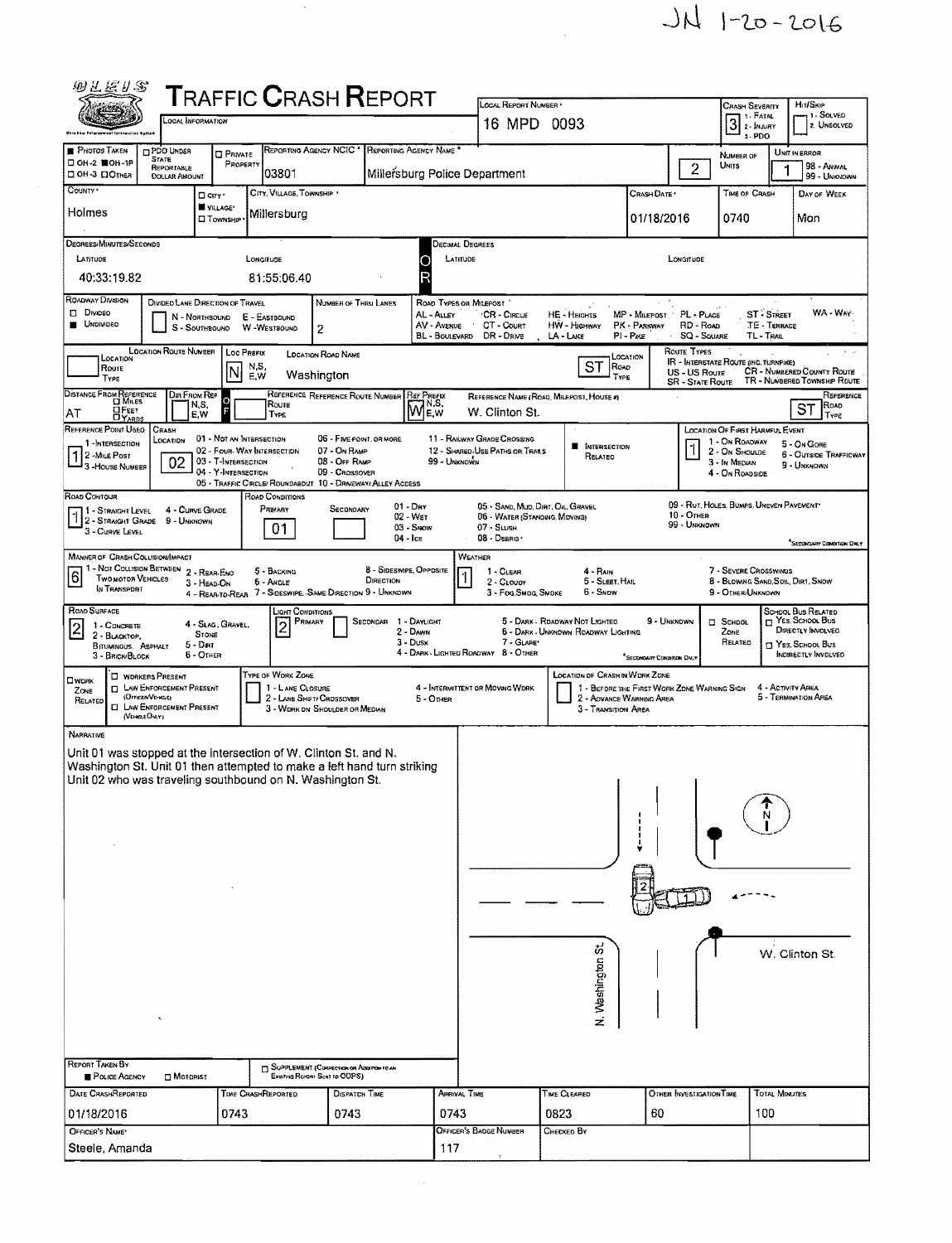|                                                                                                    |                                                                                                                                                                                                                                                                                                             | JNIT                                                                                                                                                               |                                                                                                                                                                                                    |           |                                                                                                                                                                                                                                                                                                                         |             |                                                                                                                                                                                                                                                                                                   |                                                                                                                                             |                                                                                                                                        | LOCAL REPORT NUMBER                                                                                                                            | 16 MPD 0093                                                                                                                      |                                                                                                                                                                                                                                                                            |  |  |
|----------------------------------------------------------------------------------------------------|-------------------------------------------------------------------------------------------------------------------------------------------------------------------------------------------------------------------------------------------------------------------------------------------------------------|--------------------------------------------------------------------------------------------------------------------------------------------------------------------|----------------------------------------------------------------------------------------------------------------------------------------------------------------------------------------------------|-----------|-------------------------------------------------------------------------------------------------------------------------------------------------------------------------------------------------------------------------------------------------------------------------------------------------------------------------|-------------|---------------------------------------------------------------------------------------------------------------------------------------------------------------------------------------------------------------------------------------------------------------------------------------------------|---------------------------------------------------------------------------------------------------------------------------------------------|----------------------------------------------------------------------------------------------------------------------------------------|------------------------------------------------------------------------------------------------------------------------------------------------|----------------------------------------------------------------------------------------------------------------------------------|----------------------------------------------------------------------------------------------------------------------------------------------------------------------------------------------------------------------------------------------------------------------------|--|--|
| Unit Number                                                                                        | Conner, Amber, R<br>OWNER ADDRESS: CITY, STATE, ZIP                                                                                                                                                                                                                                                         | <b>CISAME AS DRIVER</b> )                                                                                                                                          | OWNER NAME: LAST, FIRST, MIDDLE ( C SAME AS DRIVER )                                                                                                                                               |           | OWNER PHONE NUMBER<br>330-763-1754                                                                                                                                                                                                                                                                                      |             |                                                                                                                                                                                                                                                                                                   |                                                                                                                                             |                                                                                                                                        |                                                                                                                                                | DAMAGE SCALE<br>3                                                                                                                | DAMAGE AREA<br>FRONT                                                                                                                                                                                                                                                       |  |  |
|                                                                                                    | <b>LP STATE</b> LICENSE PLATE NUMBER                                                                                                                                                                                                                                                                        | 863 Massillon Rd Lot 8, Millersburg, OH, 44654                                                                                                                     |                                                                                                                                                                                                    |           | VEHICLE IDENTIFICATION NUMBER                                                                                                                                                                                                                                                                                           |             |                                                                                                                                                                                                                                                                                                   |                                                                                                                                             |                                                                                                                                        | # OCCUPANTS                                                                                                                                    | 1 - NONE<br>2 - MINOR                                                                                                            | о                                                                                                                                                                                                                                                                          |  |  |
| OH<br><b>VEHICLE YEAR</b><br>2007                                                                  | EWA8595<br><b>VEHICLE MAKE</b><br>Chevrolet                                                                                                                                                                                                                                                                 |                                                                                                                                                                    |                                                                                                                                                                                                    |           | 1G1AK55F377348569<br><b>VEHICLE MODEL</b><br>Cobalt                                                                                                                                                                                                                                                                     |             |                                                                                                                                                                                                                                                                                                   | SIL                                                                                                                                         | VEHICLE COLOR                                                                                                                          | 3                                                                                                                                              | 3 - FUNCTIONAL<br>4 - DISABLING                                                                                                  | $\Box$<br>□                                                                                                                                                                                                                                                                |  |  |
| <b>INSURANCE</b><br>SHOWN                                                                          | INSURANCE COMPANY<br>PRODE OF<br>CARRIER NAME, ADDRESS, CITY, STATE, ZIP                                                                                                                                                                                                                                    |                                                                                                                                                                    |                                                                                                                                                                                                    |           | POLICY NUMBER                                                                                                                                                                                                                                                                                                           |             | TOWED BY<br>Emmons                                                                                                                                                                                                                                                                                |                                                                                                                                             |                                                                                                                                        |                                                                                                                                                | 9 - UNKNOWN                                                                                                                      | □<br>้อ<br>O<br>RFA<br><b>CARRIER PHONE</b>                                                                                                                                                                                                                                |  |  |
| US DOT<br>HM PLACARD ID NO.                                                                        | HM CLASS                                                                                                                                                                                                                                                                                                    | VEHICLE WEIGHT GVWR/GCWR<br>2 - 10,001 to 26,000k Las<br>3 - MORE THAN 26,000K LBS.<br>Hazardous Material                                                          | 1 - LESS THAN OR EQUAL TO 10K LBS                                                                                                                                                                  | 01        | CARGO BODY TYPE<br>01 - No Cargo Body Type/Not Applicable 09 - Pole<br>02 - Bus/Van (9-15 Seats, Inc Driver)<br>03 - Bus (16+ Seats, Inc DRIVER)<br>04 - VEHICLE TOWING ANOTHER VEHICLE<br>$05 -$ LOGGINO<br>06 - INTERMODAL CONTAINER CHASIS                                                                           |             | 10 - CARGO TANK<br>11 - FLAT BED<br>12 DUMP                                                                                                                                                                                                                                                       | 13 - CONCRETE MIXER<br>14 - AUTO TRANSPORTER                                                                                                |                                                                                                                                        | <b>TRAFFICWAY DESCRIPTION</b><br>5 - ONE-WAY TRAFFICWAY                                                                                        | 1 - Two WAY, Not Divideo<br>4 - Two-Way, Divided, Positive Median Barrier                                                        | 2 - Two-Way, Not Divided, Continuous Left Turn Lane<br>3 - Two Way, Divided, Unprotected Painted or Grass >4FTJ Media                                                                                                                                                      |  |  |
|                                                                                                    | NUMBER<br>NON-MOTORIST LOCATION PRIOR TO IMPACT<br>01 - INTERSECTION - MARKEO CROSSWAL<br>02 - INTERSECTION NO CROSSWALK                                                                                                                                                                                    | $\Box$ Related                                                                                                                                                     | TYPE OF USE<br>1                                                                                                                                                                                   | UNIT TYPE | 07 - CARGO VAN ENCLOSED BOX<br>08 - GRAN, CHIPS, GRAVEL<br>03                                                                                                                                                                                                                                                           |             |                                                                                                                                                                                                                                                                                                   | 15 - GARBAGE /REFUSE<br>99 - OTHER/UNKNOWN                                                                                                  |                                                                                                                                        | <b>CL Hit / Skip UNIT</b>                                                                                                                      |                                                                                                                                  | PASSENGER VEHICLES (LESS THAN 9 PASSENGERS MEDIMEANY TRUCKS OR COMBO UNITS > 10K LBS BUS/VAN/LIMO(9 OR MORE INCLUDING DRIVER)                                                                                                                                              |  |  |
|                                                                                                    | 03 - INTERSECTION OTHER<br>04 - MIDBLOCK - MARKED CROSSWALK<br>05 - TRAVEL LANE - OTHER LOCATION<br>06 - BICYCLE LANE<br>07 - SHOULDER/ROADSIDE<br>08 - SIDEWALK<br>09 - MEDIAN/CROSSING ISLAND<br>10 - DRIVE WAY ACCESS<br>11 - SHARED-USE PATH OR TRAIL<br>12 - NON-TRAFFICWAY AREA<br>99 - OTHER/UNKNOWN |                                                                                                                                                                    | 1 - PERSONAL<br>2 - COMMERCIAL<br>3 - GOVERNMENT<br><b>D</b> IN ENERGENCY<br>RESPONSE                                                                                                              |           | 01 - Sub - COMPACT<br>02 - COMPACT<br>99 - UNKNOWN 03 - MID SIZE<br>or Hit/Skip<br>04 - FULL SIZE<br>05 - MINIVAN<br>06 - SPORT UTILITY VEHICLE<br>07 - Pickup<br>08 - VAN<br>09 - MOTORCYCLE<br>10 - MOTORIZED BICYCLE<br>11 - SNOWMOBILE/ATV<br>12 - OTHER PASSENDER VEHICLE                                          |             |                                                                                                                                                                                                                                                                                                   |                                                                                                                                             | 16 - TRUCK/TRACTOR (BOBTAIL)<br>17 - TRACTOR/SEMI-TRAILER<br>18 - TRACTOR/DOUBLE<br>19 TRACTOR/TRIPLES<br>20 - OTHER MEDIHEAVY VEHICLE | 14 - SINGLE UNIT TRUCK: 3+ AXLES<br>15 - SINGLE UNIT TRUCK / TRAILER<br>HAS HM PLACARD                                                         | NON-MOTORIBT                                                                                                                     | 13 - SINGLE UNIT TRUCK OR VAN 2AXLE, 6 TIRES 21 - BUS/VAN (9-15 SEATS, INC DRIVEN)<br>22 - Bus (16+ Seats, Inc Driver)<br>23 - ANIMAL WITH RIDER<br>24 - ANIMAL WITH BUGGY, WAGON, SURREY<br>25 - BICYCLE/PEDACYCLIST<br>26 - PEDESTRIAN-SKATER<br>27 - OTHER NON-MOTORIST |  |  |
| SPECIAL FUNCTION 01 - NONE<br>01                                                                   | $02 - 1$ AXI<br>05 - Bus - Transit<br>06 - Bus - CHARTER<br>07 - Bus - SHUTTLE<br>08 - Bus - OTHER                                                                                                                                                                                                          | 03 - RENTAL TRUCK (OVER 10K LBS)<br>04 - Bus - SCHOOL (PUBLIC OR PRIVATE) 12 - MILITARY                                                                            | 09 - AMBULANCE<br>$10 -$ Fine<br>11 - HIGHWAY/MAINTENANCE<br>13 - POLICE<br>14 - Pusuc UTILITY<br>15 - OTHER GOVERNMENT<br>16 - CONSTRUCTION EOIP.                                                 |           | 17 - FARM VEHICLE<br>18 - FARM EQUIPMENT<br>19 - Мотояноме<br>20 - GOLF CART<br>21 - Tran<br>22 - OTHER (EXPLAIN NAVINATIVE)                                                                                                                                                                                            | 02<br>02    | <b>MOST DAMAGED AREA</b><br>$01 - None$<br><b>IMPACT ARE 04 - RIGHT SIDE</b>                                                                                                                                                                                                                      | 02 - CENTER FRONT<br>03 - Right Front<br>05 - RIGHT REAR<br>06 - REAR CENTER<br>07 - LEFT REAR                                              |                                                                                                                                        | 08 - LEFT SIDE<br>09 - LEFT FRONT<br>10 - TOP AND WUNDOWS<br>11 - UNDERCARRIAGE<br>12 - LOAD/TRAILER<br>13 - TOTAL (ALL AREAS)<br>$14  O$ THER | 99 - Unknown                                                                                                                     | ACTION<br>$3\frac{1 - \text{Non-Conrac}}{2 - \text{Non-Conrac}}$<br>3 - STRIKING<br>4 - STRUCK<br>5 - STRIKING/STRUCK<br>9 - UNKNOWN                                                                                                                                       |  |  |
| PRE-CRASH ACTIONS<br>06<br>99 - UNKNOWN                                                            | MOTORIST<br>02 - BACKING                                                                                                                                                                                                                                                                                    | 01 - STRAIGHT AHEAD<br>03 - CHANGING LANES<br>04 - OVERTAKING/PASSING<br>05 - MAKING RIGHT TURN<br>06 - MAKING LEFT TURN                                           | 07 - MAKING U-TURN<br>08 - ENTERING TRAFFIC LANE<br>09 - LEAVING TRAFFIC LANE<br>10 - PARKED<br>11 - Slowing or Stopped in Traffic<br>12 - DRIVERLESS                                              |           | 13 - NEGOTIATINO A CURVE<br>14 - OTHER MOTORIST ACTIO                                                                                                                                                                                                                                                                   |             |                                                                                                                                                                                                                                                                                                   | Non-Motorist<br>17 - WORKING<br>18 - PUSHING VEHICLE<br>20 - Standing                                                                       |                                                                                                                                        | 15 - ENTERING OR CROSSING SPECIFIED LOCATIO<br>16 - WALKING, RUNNING, JOGGING, PLAYING, CYCLING<br>19 - Approaching or Leaving Vehicle         |                                                                                                                                  | 21 - OTHER NON-MOTORIST ACTION                                                                                                                                                                                                                                             |  |  |
| CONTRIBUTING CIRCUMSTANCE<br>PRIMARY<br>02<br>SECONDARY<br>99 - UNKNOWN                            | MOTORIST<br>01 - NONE<br>03 - RAN RED LIGHT<br>04 - RAN STOP SIGN<br>06 - UNSAFE SPEED<br>07 - IMPROPER TURN                                                                                                                                                                                                | 02 - FAILURE TO YELD<br>05 - Exceeded Speed Limit<br>08 - LEFT OF CENTER<br>09 - Followed Too Closelv/ACDA<br>10 - IMPROPER LANE CHANGE<br><b>PASSING/OFF ROAD</b> | 11 - IMPROPER BACKING<br>17 - FALURE TO CONTROL<br>18 - Vision Obstruction                                                                                                                         |           | 12 - IMPROPER START FROM PARKED POSITION<br>13 - STOPPED OR PARKED LLEGALLY<br>14 - OPERATING VEHICLE IN NEGLIGENT MANNER<br>15 - SWERING TO AVOID (DUE TO EXTERNAL CONDITIONS)<br>16 - WRONG SIDE/WRONG WAY<br>19 - OPERATING DEFECTIVE EQUIPMENT<br>20 - LOAD SHIFTING/FALLING/SPILLING<br>21 - Other Improper Action |             | NON-MOTORIST<br><b>22 - NONE</b><br>23 - IMPROPER CROSSING<br>24 - DARTING<br>26 - FALURE TO YIELD RIGHT OF WAY<br>27 - NOT VISIBLE (DARK CLOTHING)<br>28 - INATTENTIVE<br>29 - FAILURE TO OBEY TRAFFIC SIGNS<br>SIGNALS/OFFICER<br>30 - WRONG SIDE OF THE ROAD<br>31 - OTHER NON-MOTORIST ACTION |                                                                                                                                             | 25 - LYING ANDIOR LLEGALLY IN ROADWAY                                                                                                  |                                                                                                                                                | <b>VEHICLE DEFECTS</b>                                                                                                           | 01 - TURN SIGNALS<br>02 - HEAD LAMPS<br>03 - TAIL LAMPS<br>04 - BRAKES<br>05 - STEERING<br>06 - TIRE BLOWDUT<br>07 - WORN OR SLICK TIRES<br>08 - TRAILER EQUIPMENT DEFECTIVE<br>09 - MOTOR TROUBLE<br>10 - DISABLED FROM PRIOR ACCIDENT<br>11 - OTHER DEFECTS              |  |  |
| <b>SEQUENCE DF EVENTS</b><br>1<br>20<br>FIRST<br><b>HARMFUL</b><br>EVENT                           | Most<br><b>HARMFUL</b><br>EVENT                                                                                                                                                                                                                                                                             |                                                                                                                                                                    | 5<br>6<br>99 - UNKNOWN                                                                                                                                                                             |           | <b>NON-COLLISION EVENTS</b><br>01 - OVERTURN/ROLLOVER<br>02 - FIRE/EXPLOSION<br>03 - IMMERSION<br>04 - JACKKNIFE<br>05 - CARGO/EQUIPMENT LOSS OR SHIFT                                                                                                                                                                  |             |                                                                                                                                                                                                                                                                                                   | 06 - EQUIPMENT FAILURE<br>(BLOWN TIRE, BRAKE FAILURE, ETC)<br>07 - SEPARATION OF UNITS<br>08 - RAN OFF ROAD RIGHT<br>09 - RAN OFF ROAD LEFT |                                                                                                                                        |                                                                                                                                                | 10 - CRDSS MEDIAN<br>11 - CROSS CENTER LINE<br>OPPOSITE DIRECTION OF TRAVEL<br>12 - DOWNHILL RUNAWAY<br>13 - OTHER NON-COLLISION |                                                                                                                                                                                                                                                                            |  |  |
| 14 - PEOESTRIAN<br>15 - PEGALCYCLE<br>17 - Animal - Farm<br>18 - ANMAL - DEER<br>19 - ANIMAL OTHER | 15 - RAILWAY VEHICLE (TRAN, ENGINE)<br>20 - MOTOR VEHICLE IN TRANSPORT                                                                                                                                                                                                                                      | COLLISION WITH PERSON, VEHICLE OR OBJECT NOT FIXED                                                                                                                 | 21 - PARKED MOTOR VEHICLE<br>22 - WORK ZONE MAINTENANCE EQUIPMENT<br>23 - STRUCK BY FALLING, SHIFTING CARGO<br>OR ANYTHING SET IN MOTION BY A<br><b>MOTOR VEHICLE</b><br>24 - OTHER MOVABLE OBJECT |           | COLUSION WITH FIXED, OBJECT<br>25 - IMPACT ATTENUATOR/CRASH CUSHION83 - MEDIAN CABLE BARRIER<br>26 - BRIDGE OVERHEAD STRUCTURE<br>27 - BRIDGE PIER OR ABUTMENT<br>28 - BRIDGE PARAPET<br>29 - BRIDGE RAIL<br>30 - GUARDRAIL FACE<br>31 - GUARDRAILEND<br>32 - PORTABLE BARRIER                                          |             | 40 - UTILITY POLE                                                                                                                                                                                                                                                                                 | 36 - MEDIAN OTHER BARRIER<br>37 - TRAFFIC SIGN POST<br>38 - OVERHEAD SIGN POST                                                              | 34 - MEDIAN GUARDRAIL BARRIER<br>35 - MEDIAN CONCRETE BARRIER<br>39 - LIGHT/LUMINARIES SUPPORT                                         | 42 - CULVERT<br>43 - Cura<br>44 - Олсн<br>46 - FENCE<br>47 - MARBOX                                                                            | 41 - OTHER POST, POLE<br>OR SUPPORT<br>45 - EMBANKMENT                                                                           | <b>48 - TREE</b><br>49 - FIRE HYDRANT<br>50 - WORK ZONE MAINTENANCE<br>EQUIPMENT<br>51 - WALL, BULDING, TUNNEL<br>52 - OTHER FIXED OBJECT                                                                                                                                  |  |  |
| UNIT SPEED<br>5<br>STATED<br><b>ESTIMATEO</b>                                                      | POSTED SPEED<br>25                                                                                                                                                                                                                                                                                          | 02                                                                                                                                                                 | <b>TRAFFIC CONTROL</b><br>01 - No Controls<br>02 - S rop Sign<br>03 - Yeup Sion<br>04 - TRAFFIC SIGNAL<br>05 - TRAFFIC FLASHERS<br>06 - SCHOOL ZONE                                                |           | 07 - RAILROAD CROSSBUCKS<br>08 - RARROAD FLASHERS<br>09 - RAILROAD GATES<br>10 - COSTRUCTION BARRICADE 16 - NOT REPORTED<br>11 - PERSON (FLAGGER, OFFICER<br><b>12 - PAVEMENT MARIKINGS</b>                                                                                                                             | 15 - О тнев | 13 - CROSSWALK LINES<br>14 - W alk/Don't Walk                                                                                                                                                                                                                                                     |                                                                                                                                             | UNIT DIRECTION<br>FROM                                                                                                                 | Т٥<br>12                                                                                                                                       | 1 - North<br>2 - South<br>$3 - EAF$<br>4 - WEST                                                                                  | 5 - NORTHEAST<br>9 - UNKNOWN<br>6 - NORTHWEST<br>7 - Southeast<br>8 - Southwest                                                                                                                                                                                            |  |  |

 $\ddot{\phantom{0}}$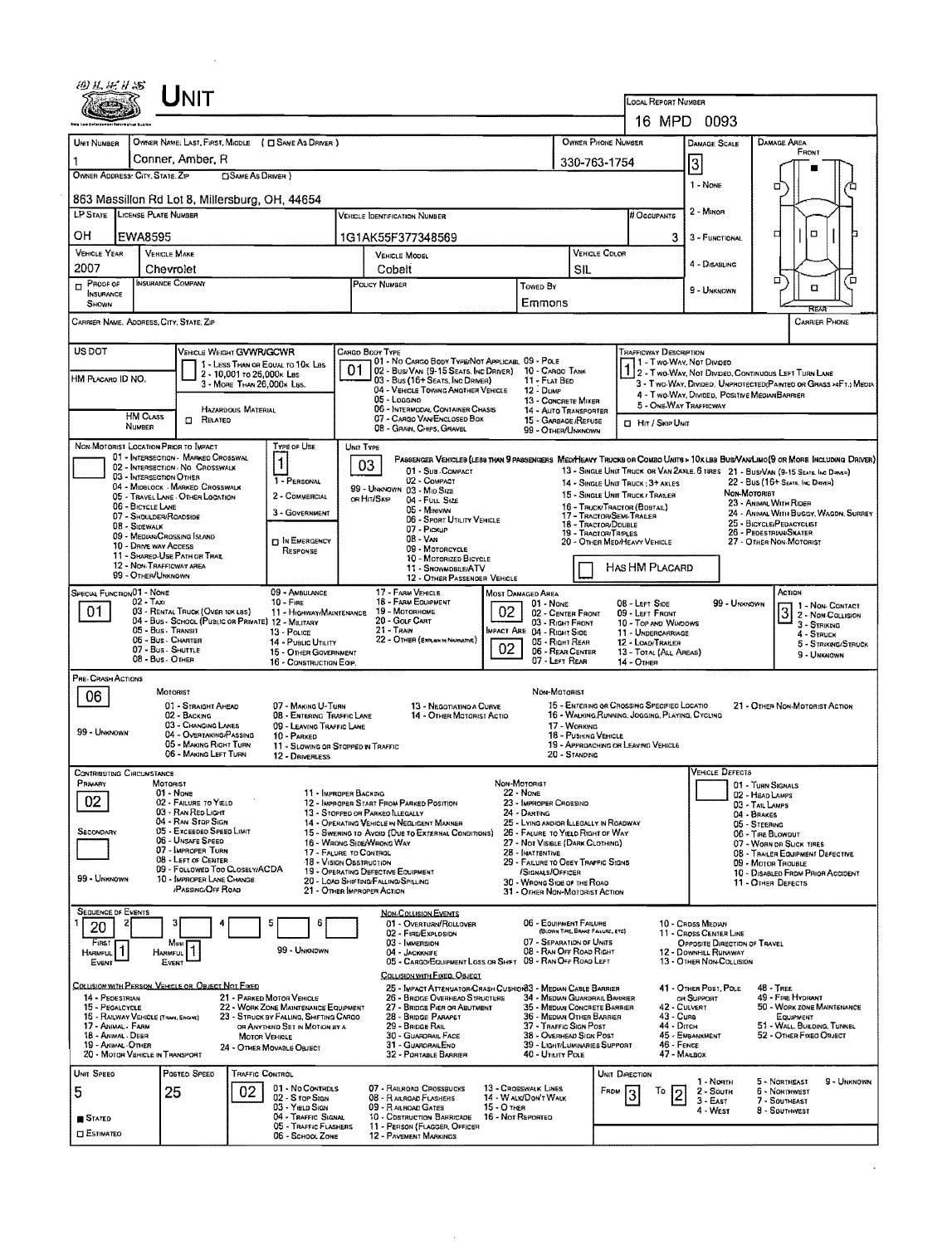|                                                         |                                         | UNIT                                                                                   |                                                         |                                                                                |                                                                                                                                            |                                          |                                                                                                                                                   |             |                                                                      |                                                                  |                                             |                                                                                                                                   |                                                                                                                        |                                                         |                                                      |                                       |
|---------------------------------------------------------|-----------------------------------------|----------------------------------------------------------------------------------------|---------------------------------------------------------|--------------------------------------------------------------------------------|--------------------------------------------------------------------------------------------------------------------------------------------|------------------------------------------|---------------------------------------------------------------------------------------------------------------------------------------------------|-------------|----------------------------------------------------------------------|------------------------------------------------------------------|---------------------------------------------|-----------------------------------------------------------------------------------------------------------------------------------|------------------------------------------------------------------------------------------------------------------------|---------------------------------------------------------|------------------------------------------------------|---------------------------------------|
|                                                         |                                         |                                                                                        |                                                         |                                                                                |                                                                                                                                            |                                          |                                                                                                                                                   |             |                                                                      |                                                                  |                                             | <b>LOCAL REPORT NUMBER</b>                                                                                                        | 16 MPD 0093                                                                                                            |                                                         |                                                      |                                       |
| UNIT NUMBER                                             |                                         |                                                                                        |                                                         | OWNER NAME: LAST, FIRST, MIDDLE ( C SAME AS DRIVER )                           |                                                                                                                                            |                                          |                                                                                                                                                   |             |                                                                      |                                                                  | OWNER PHONE NUMBER                          |                                                                                                                                   | DAMAGE SCALE                                                                                                           | DAMAGE AREA                                             |                                                      |                                       |
| 2                                                       |                                         | Thomas, Tory, D                                                                        |                                                         |                                                                                |                                                                                                                                            | 330-473-0136                             |                                                                                                                                                   |             |                                                                      |                                                                  |                                             |                                                                                                                                   |                                                                                                                        | FRONT                                                   |                                                      |                                       |
| OWNER ADDRESS CITY, STATE, ZIP                          |                                         |                                                                                        | <b>CISAME AS DRIVER</b> )                               |                                                                                |                                                                                                                                            |                                          |                                                                                                                                                   |             |                                                                      |                                                                  |                                             | 4<br>1 - NONE                                                                                                                     |                                                                                                                        | п                                                       |                                                      |                                       |
| 55 W. Jackson St Apt. B, Millersburg, OH, 44654         |                                         |                                                                                        |                                                         |                                                                                |                                                                                                                                            |                                          |                                                                                                                                                   |             |                                                                      |                                                                  |                                             |                                                                                                                                   |                                                                                                                        |                                                         |                                                      |                                       |
| LP STATE LICENSE PLATE NUMBER                           |                                         |                                                                                        |                                                         |                                                                                |                                                                                                                                            |                                          | <b>VEHICLE IOENTIFICATION NUMBER</b>                                                                                                              |             |                                                                      |                                                                  |                                             | # OCCUPANTS                                                                                                                       | 2 - MINOR                                                                                                              |                                                         |                                                      |                                       |
| OН                                                      | <b>FXL6579</b>                          |                                                                                        |                                                         |                                                                                |                                                                                                                                            |                                          | 5Y2SP6E85AZ406357                                                                                                                                 |             |                                                                      |                                                                  |                                             | 2                                                                                                                                 | 3 - FUNCTIONAL                                                                                                         |                                                         | Ω                                                    |                                       |
| VEHICLE YEAR<br>2010                                    | Pontiac                                 | <b>VEHICLE MAKE</b>                                                                    |                                                         |                                                                                |                                                                                                                                            | Vibe                                     | VEHICLE MODEL                                                                                                                                     |             |                                                                      | WHI                                                              | VEHICLE COLOR                               |                                                                                                                                   | 4 - DISABLING                                                                                                          |                                                         |                                                      |                                       |
| Proof of<br>INSURANCE                                   |                                         | INSURANCE COMPANY                                                                      |                                                         |                                                                                |                                                                                                                                            | POLICY NUMBER                            |                                                                                                                                                   |             | Towed By                                                             |                                                                  |                                             |                                                                                                                                   | 9 - UNKNOWN                                                                                                            | ۵                                                       | α                                                    | α                                     |
| SHOWN                                                   | Progressive                             |                                                                                        |                                                         |                                                                                |                                                                                                                                            | 905792463                                |                                                                                                                                                   |             | Emmons                                                               |                                                                  |                                             |                                                                                                                                   |                                                                                                                        |                                                         |                                                      |                                       |
| CARRIER NAME, ADDRESS, CITY, STATE, ZIP                 |                                         |                                                                                        |                                                         |                                                                                |                                                                                                                                            |                                          |                                                                                                                                                   |             |                                                                      |                                                                  |                                             |                                                                                                                                   |                                                                                                                        |                                                         | <b>CARRIER PHONE</b>                                 |                                       |
| US DOT                                                  |                                         | VEHICLE WEIGHT GWWR/GCWR                                                               |                                                         |                                                                                |                                                                                                                                            | CARGO BODY TYPE                          | 01 - No CARGO BOOY TYPE/NOT APPLICABL 09 - POLE                                                                                                   |             |                                                                      |                                                                  |                                             | TRAFFICWAY DESCRIPTION<br>1-11-Two-Way, Not Divideo                                                                               |                                                                                                                        |                                                         |                                                      |                                       |
| HM PLACARD ID NO.                                       |                                         |                                                                                        | 2 - 10,001 to 26,000x Las<br>3 - MORE THAN 26,000x LBS. | 1 - LESS THAN OR EQUAL TO 10K LBS                                              | 01                                                                                                                                         |                                          | 02 - Bus/Van (9-15 Seats, Inc Driver)<br>03 - Bus (16+ Seats, INC DRIVER)                                                                         |             | 10 - CARGO TANK<br>11 - FLAT BED                                     |                                                                  |                                             |                                                                                                                                   | 2 - Two-Way, Not Divided, Continuous Left Turn Lane<br>3 - Two-WAY, DIVIDEO, UNPROTECTED (PAINTEO OR GRASS >4F1) MEDIA |                                                         |                                                      |                                       |
|                                                         |                                         |                                                                                        |                                                         |                                                                                |                                                                                                                                            |                                          | 04 - VEHICLE TOWING ANOTHER VEHICLE<br>05 - Loggino                                                                                               |             | 12 - DuмP<br>13 - CONCRETE MIXER                                     |                                                                  |                                             | 5 - ONE-WAY TRAFFICWAY                                                                                                            | 4 - Two-Way, Divided, Positive Median BARRIER                                                                          |                                                         |                                                      |                                       |
|                                                         | <b>HM CLASS</b><br>NUMBER               | RELATED<br>$\Box$                                                                      | <b>HAZARDOUS MATERIAL</b>                               |                                                                                |                                                                                                                                            |                                          | 06 - INTERMODAL CONTAINER CHASIS<br>07 - CARGO VAN ENCLOSED BOX<br>08 - Gran, Chips, Gravel                                                       |             |                                                                      | 14 - AUTO TRANSPORTER<br>15 - GARBAGE / REFUSE<br>Hr / Skip Unit |                                             |                                                                                                                                   |                                                                                                                        |                                                         |                                                      |                                       |
| NON-MOTORIST LOCATION PRIOR TO IMPACT                   |                                         |                                                                                        |                                                         | TYPE OF USE                                                                    |                                                                                                                                            | UNIT TYPE                                |                                                                                                                                                   |             | 99 - OTHER/UNKNOWN                                                   |                                                                  |                                             |                                                                                                                                   |                                                                                                                        |                                                         |                                                      |                                       |
|                                                         |                                         | 01 - INTERSECTION MARKED CROSSWAL<br>02 - INTERSECTION - NO CROSSWALK                  |                                                         | 1                                                                              |                                                                                                                                            | 03                                       | PASSENGER VENICLES (LESS THAN 9 PASSENGERS MEDIHEAVY TRUCKS OR COMBO UNITS > 10KLBS BUS/VAN/LIMO (9 OR MORE INCLUDING DRIVER)<br>01 - SUB-COMPACT |             |                                                                      |                                                                  |                                             |                                                                                                                                   | 13 - SINGLE UNIT TRUCK OR VAN ZAXLE, 6 TIRES 21 - BUS/VAN (9-15 SEATS, INC DRIVER)                                     |                                                         |                                                      |                                       |
|                                                         | 03 - INTERSECTION OTHER                 | 04 - MIDBLOCK - MARKED CROSSWALK                                                       |                                                         | 1 - PERSONAL                                                                   |                                                                                                                                            |                                          | 02 - COMPACT<br>99 - UNKNOWN 03 - MID SIZE                                                                                                        |             |                                                                      |                                                                  |                                             | 14 - SINGLE UNIT TRUCK: 3+ AXLES<br>15 - SINGLE UNIT TRUCK / TRAILER                                                              |                                                                                                                        | 22 - Bus (16+ Sears, Inc Deven)<br>NON-MOTORIST         |                                                      |                                       |
|                                                         | 06 - BICYCLE LANE                       | 05 - TRAVEL LANE - OTHER LOCATION                                                      |                                                         | 2 - COMMERCIAL<br>3 - GOVERNMENT                                               |                                                                                                                                            | or Hit/Skip                              | 04 - FULL SIZE<br>05 - Minivan                                                                                                                    |             |                                                                      |                                                                  | 17 - TRACTOR/SEMI-TRAILER                   | 16 - TRUCK/TRACTOR (BOSTAIL)                                                                                                      |                                                                                                                        | 23 - ANIMAL WITH RIDER                                  |                                                      | 24 - ANIMAL WITH BUGGY, WAGON, SURREY |
|                                                         | 07 - SHOULDER/ROADSIDE<br>08 - SIDEWALK | 09 - Median/Crossing Island                                                            |                                                         |                                                                                |                                                                                                                                            |                                          | 06 - SPORT UTILITY VEHICLE<br>07 - Pickup                                                                                                         |             |                                                                      |                                                                  | 18 - TRACTOR/DOUBLE<br>19 - TRACTOR/TRIPLES |                                                                                                                                   | 25 - BICYCLE/PEDACYCLIST<br>26 - PEOESTRIAN/SKATER                                                                     |                                                         |                                                      |                                       |
|                                                         | 10 - DRIVE WAY ACCESS                   | 11 - SHAREO-USE PATH OR TRAIL                                                          |                                                         | D IN EMERGENCY<br>RESPONSE                                                     |                                                                                                                                            |                                          | 08 - VAN<br>09 - MOTORCYCLE<br>10 - Motorizeo Bicycle                                                                                             |             |                                                                      |                                                                  |                                             | 20 - OTHER MEDIHEAVY VEHICLE                                                                                                      |                                                                                                                        | 27 - OTHER NON-MOTORIST                                 |                                                      |                                       |
|                                                         | 99 - OTHER/UNKNOWN                      | 12 - NON-TRAFFICWAY AREA                                                               |                                                         |                                                                                | 11 - SNOWMOBILE/ATV<br>12 - OTHER PASSENGER VEHICLE                                                                                        |                                          |                                                                                                                                                   |             |                                                                      | HAS HM PLACARD                                                   |                                             |                                                                                                                                   |                                                                                                                        |                                                         |                                                      |                                       |
| SPECIAL FUNCTION 01 - NONE                              | 02 - Taxi                               |                                                                                        |                                                         | 09 - AMBULANCE<br>$10 -$ Fine                                                  |                                                                                                                                            |                                          | 17 - FARM VEHICLE<br>18 - FARM EQUIPMENT                                                                                                          |             | MOST DAMAGED AREA<br>01 - NONE                                       |                                                                  |                                             | 08 - LEFT SIDE                                                                                                                    | 99 - UNKNOWN                                                                                                           |                                                         | ACTION                                               |                                       |
| 01                                                      |                                         | 03 - RENTAL TRUCK (OVER 10KLBS)<br>04 - BUS - SCHOOL (PUBLIC OR PRIVATE) 12 - MILITARY |                                                         | 11 - HIGHWAYMAINTENANCE                                                        | 09<br>19 - Мотопноме<br>02 - CENTER FRONT<br>20 - GOLF CART<br>03 - Right Front                                                            |                                          |                                                                                                                                                   |             |                                                                      |                                                                  | 09 - LEFT FRONT<br>10 - TOP AND WINDOWS     |                                                                                                                                   |                                                                                                                        |                                                         | 1 - Non-Contact<br>2 - Non-Coulision<br>3 - STRIKING |                                       |
|                                                         | 05 - Bus - Transit                      | 06 - Bus. CHARTER                                                                      |                                                         | 13 - POLICE<br>14 - PUBLIC UTILITY                                             | 21 - Train<br>MPACT ARE 04 - RIGHT SIDE<br>22 - OTHER (EXPLAN IN NARRATIVE)<br>05 - RIGHT REAR<br>09<br>06 - REAR CENTER<br>07 - LEFT REAR |                                          |                                                                                                                                                   |             |                                                                      |                                                                  | 11 - UNDERCARRIAGE<br>12 - LOAD/TRALER      |                                                                                                                                   | 4 - STRUCK                                                                                                             |                                                         | 5 - STRIKING/STRUCK                                  |                                       |
|                                                         | 07 - Bus - SHUTTLE<br>08 - Bus - OTHER  |                                                                                        |                                                         | 15 - OTHER GOVERNMENT<br>16 - CONSTRUCTION EQP.                                |                                                                                                                                            |                                          |                                                                                                                                                   |             |                                                                      | 13 - TOTAL (ALL AREAS)<br>14 - OTHER                             |                                             | 9 - UNKNOWN                                                                                                                       |                                                                                                                        |                                                         |                                                      |                                       |
| PRE- CRASH ACTIONS                                      |                                         | MOTORIST                                                                               |                                                         |                                                                                |                                                                                                                                            |                                          |                                                                                                                                                   |             |                                                                      |                                                                  |                                             |                                                                                                                                   |                                                                                                                        |                                                         |                                                      |                                       |
| 01                                                      |                                         | 01 - STRAIGHT AHEAD                                                                    |                                                         | 07 - MAKING U-TURN                                                             |                                                                                                                                            | NON-MOTORIST<br>13 - Negotiating a Curve |                                                                                                                                                   |             |                                                                      |                                                                  |                                             | 15 - ENTERING OR CROSSINO SPECIFIED LOCATIO<br>21 - OTHER NON-MOTORIST ACTION<br>15 - WALKING, RUNNING, JOGGING, PLAYING, CYCLING |                                                                                                                        |                                                         |                                                      |                                       |
| 99 - UNKNOWN                                            |                                         | 02 - BACKING<br>03 - CHANGING LANES<br>04 - OVERTAKING/PASSING                         |                                                         | 08 - Entering Traffic Lane<br>09 - LEAVING TRAFFIC LANE<br>10 - PARKED         | 14 - OTHER MOTORIST ACTIO<br>17 - WORKING<br>18 - PUSHING VEHICLE<br>11 - SLOWING OR STOPPEO IN TRAFFIC<br>20 - STANDING                   |                                          |                                                                                                                                                   |             |                                                                      |                                                                  |                                             |                                                                                                                                   |                                                                                                                        |                                                         |                                                      |                                       |
|                                                         |                                         | 05 - MAKING RIGHT TURN<br>06 - MAKING LEFT TURN                                        |                                                         | 12 - DRIVERLESS                                                                |                                                                                                                                            |                                          |                                                                                                                                                   |             |                                                                      |                                                                  | 19 - APPROACHING OR LEAVING VEHICLE         |                                                                                                                                   |                                                                                                                        |                                                         |                                                      |                                       |
| <b>CONTRIBUTING CIRCUMSTANCE</b>                        |                                         |                                                                                        |                                                         |                                                                                |                                                                                                                                            |                                          |                                                                                                                                                   |             |                                                                      |                                                                  |                                             |                                                                                                                                   | VEHICLE DEFECTS                                                                                                        |                                                         |                                                      |                                       |
| Primary<br>01                                           |                                         | MOTORIST<br>01 - NONE<br>02 - FAILURE TO YIELD                                         |                                                         | 11 - IMPROPER BACKING                                                          |                                                                                                                                            |                                          | 12 - IMPROPER START FROM PARKED POSITION                                                                                                          |             | NON-MOTORIST<br>22 - NONE<br>23 - IMPROPER CROSSING                  |                                                                  |                                             |                                                                                                                                   |                                                                                                                        | 01 - TURN SIGNALS<br>02 - HEAD LAMPS                    |                                                      |                                       |
|                                                         |                                         | 03 - RAN RED LIGHT<br>04 - RAN STOP SIGN                                               |                                                         |                                                                                |                                                                                                                                            |                                          | 13 - STOPPED OR PARKED ILLEGALLY<br>14 - OPERATING VEHICLE IN NEGLIGENT MANNER                                                                    |             | 24 - DARTING<br>25 - LYING AND/OR ILLEGALLY IN ROADWAY               |                                                                  |                                             | 03 - TAIL LAMPS<br>04 - BRAKES<br>05 - STEERING                                                                                   |                                                                                                                        |                                                         |                                                      |                                       |
| SECONDARY                                               |                                         | 05 - Exceeded Speed Limit<br>06 - UNSAFE SPEED                                         |                                                         | 16 - WRONG SIDE/WRONG WAY                                                      |                                                                                                                                            |                                          | 15 - Swering to Avoid (Due to External Conditions)                                                                                                |             | 26 - FALURE TO YIELD RIGHT OF WAY<br>27 - NOT VISBLE (DARK CLOTHING) |                                                                  |                                             |                                                                                                                                   |                                                                                                                        | 06 - THE BLOWOUT<br>07 - WORN OR SLICK TIRES            |                                                      |                                       |
|                                                         |                                         | 07 - IMPROPER TURN<br>08 - LEFT OF CENTER                                              |                                                         |                                                                                | 17 - FALURE TO CONTROL<br>28 - INATTENTIVE<br><b>18 - VISION OBSTRUCTION</b><br>29 - FAILURE TO OBEY TRAFFIC SIGNS                         |                                          |                                                                                                                                                   |             |                                                                      |                                                                  |                                             |                                                                                                                                   |                                                                                                                        | 08 - TRALER EQUIPMENT DEFECTIVE<br>09 - MOTOR TROUBLE   |                                                      |                                       |
| 99 - Unknown                                            |                                         | 09 - Faulowed Too Closel wACDA<br>10 - IMPROPER LANE CHANGE<br><b>PASSING/OFF ROAD</b> |                                                         | 21 - OTHER IMPROPER ACTION                                                     |                                                                                                                                            |                                          | 19 - OPERATING DEFECTIVE EQUIPMENT<br>20 - LOAO SHIFTING/FALLING/SPILLING                                                                         |             | /SIGNALS/OFFICER<br>30 - WHONG SIDE OF THE ROAD                      |                                                                  |                                             |                                                                                                                                   |                                                                                                                        | 10 - DISABLED FROM PRIOR ACCIDENT<br>11 - OTHER DEFECTS |                                                      |                                       |
| <b>SEQUENCE OF EVENTS</b>                               |                                         |                                                                                        |                                                         |                                                                                |                                                                                                                                            |                                          | NON COLLISION EVENTS                                                                                                                              |             | 31 - OTHER NON-MOTORIST ACTION                                       |                                                                  |                                             |                                                                                                                                   |                                                                                                                        |                                                         |                                                      |                                       |
| 2<br>20                                                 |                                         | 3                                                                                      |                                                         | 5<br>6                                                                         |                                                                                                                                            |                                          | 01 - OVERTURN/ROLLOVER<br>02 - FIRE/EXPLOSION                                                                                                     |             | 06 - EQUIPMENT FAILURE                                               |                                                                  | (BLOWN TIRE, BRAKE FAILURE, ETC)            |                                                                                                                                   | 10 - Cross Meorn<br>11 - CROSS CENTER LINE                                                                             |                                                         |                                                      |                                       |
| FIRST<br><b>HARMFUL</b>                                 |                                         | Ması<br><b>HARMFUL</b>                                                                 |                                                         | 99 - UNKNOWN                                                                   |                                                                                                                                            |                                          | 03 - IMMERSION<br>04 - JACKKNIFE                                                                                                                  |             | 07 - SEPARATION OF UNITS<br>08 - RAN OFF ROAD RIGHT                  |                                                                  |                                             |                                                                                                                                   | OPPOSITE DIRECTION OF TRAVEL<br>12 - DOWNHILL RUNAWAY                                                                  |                                                         |                                                      |                                       |
| Event                                                   |                                         | EVENT                                                                                  |                                                         |                                                                                |                                                                                                                                            |                                          | 05 - CARGO/EQUIPMENT LOSS OR SHIFT 09 - RAN OFF ROAD LEFT<br>COLLISION WITH FIXED, OBJECT                                                         |             |                                                                      |                                                                  |                                             |                                                                                                                                   | 13 - OTHER NON-COLLISION                                                                                               |                                                         |                                                      |                                       |
| 14 - PEDESTRIAN                                         |                                         | COLLISION WITH PERSON, VEHICLE OR OBJECT NOT FIXED                                     |                                                         | 21 - PARKED MOTOR VEHICLE                                                      |                                                                                                                                            |                                          | 25 - IMPACT ATTENUATOR/CRASH CUSHION83 - MEDIAN CABLE BARRIER<br>26 - BRIDGE OVERHEAD STRUCTURE                                                   |             | 34 - MEDIAN GUARDRAIL BARRIER                                        |                                                                  |                                             |                                                                                                                                   | 41 - OTHER POST, POLE<br>on Support                                                                                    | $48 -$ TREE                                             | 49 - FIRE HYDRANT                                    |                                       |
| 15 - PEDALCYCLE<br>16 - RAILWAY VEHICLE (TRADI, ENCONE) |                                         |                                                                                        |                                                         | 22 - WORK ZONE MAINTENANCE EQUIPMENT<br>23 - STRUCK BY FALLING, SHIFTING CARGO |                                                                                                                                            |                                          | 27 - BRIDGE PIER OR ABUTMENT<br>28 - BRIDGE PARAPET                                                                                               |             | 35 - MEDIAN CONCRETE BARRIER<br>36 - MEDIAN OTHER BARRIER            |                                                                  |                                             | <b>43 - Cura</b>                                                                                                                  | 42 - CULVERT                                                                                                           |                                                         | 50 - WORK ZONE MAINTENANCE<br>EQUIPMENT              |                                       |
| 17 - Animal . Farm<br>18 - ANIMAL DEER                  |                                         |                                                                                        | MOTOR VEHICLE                                           | OR ANYTHING SET IN MOTION BY A                                                 |                                                                                                                                            |                                          | 29 - BRIDGE RAIL<br>30 - GUARDRAIL FACE                                                                                                           |             | 37 - TRAFFIC SIGN POST<br>38 - Overhead Sign Post                    |                                                                  |                                             | 44 - Олгон                                                                                                                        | 45 - EMBANKMENT                                                                                                        |                                                         | 51 - WALL, BURONG, TUNNEL<br>52 - OTHER FIXED OBJECT |                                       |
| 19 - ANIMAL OTHER<br>20 - MOTOR VEHICLE IN TRANSPORT    |                                         |                                                                                        |                                                         | 24 - OTHER MOVABLE OBJECT                                                      |                                                                                                                                            |                                          | 31 - GUARDRAILEND<br>32 - PORTABLE BARRIER                                                                                                        |             | 39 - LIGHT/LUMINARIES SUPPORT<br>40 - UTILITY POLE                   |                                                                  |                                             | 46 - FENCE                                                                                                                        | 47 - MAILBOX                                                                                                           |                                                         |                                                      |                                       |
| <b>UNIT SPEED</b>                                       |                                         | POSTED SPEED                                                                           | TRAFFIC CONTROL                                         |                                                                                |                                                                                                                                            |                                          |                                                                                                                                                   |             |                                                                      |                                                                  | UNIT DIRECTION                              |                                                                                                                                   | 1 - North                                                                                                              | 5 - NORTHEAST                                           |                                                      | 9 - UNKNOWN                           |
| 10                                                      |                                         | 25                                                                                     | 12                                                      | 01 - No CONTROLS<br>02 - S TOP SIGN<br>03 - YIELD SIGN                         |                                                                                                                                            |                                          | 07 - RAILROAD CROSSBUCKS<br>08 - RAILROAD FLASHERS<br>09 - RAILROAD GATES                                                                         | 15 - О тная | 13 - Crosswalk LINES<br>14 - WALK/DON'T WALK                         |                                                                  | From                                        | То                                                                                                                                | $2 -$ South<br>$3 - East$                                                                                              | 6 - NORTHWEST<br>7 - SOUTHEAST                          |                                                      |                                       |
| STATED                                                  |                                         |                                                                                        |                                                         | 04 - TRAFFIC SIGNAL<br>05 - TRAFFIC FLASHERS                                   |                                                                                                                                            |                                          | 10 - COSTRUCTION BARRICADE<br>11 - PERSON (FLAGGER, OFFICER                                                                                       |             | 16 - Not Reported                                                    |                                                                  |                                             |                                                                                                                                   | 4 - West                                                                                                               | 8 - SOUTHWEST                                           |                                                      |                                       |
| <b>ESTIMATED</b>                                        |                                         |                                                                                        |                                                         | 06 - SCHOOL ZONE                                                               |                                                                                                                                            |                                          | 12 - PAVEMENT MARKINGS                                                                                                                            |             |                                                                      |                                                                  |                                             |                                                                                                                                   |                                                                                                                        |                                                         |                                                      |                                       |

 $\mathcal{A}^{\mathcal{A}}$  .

 $\sim$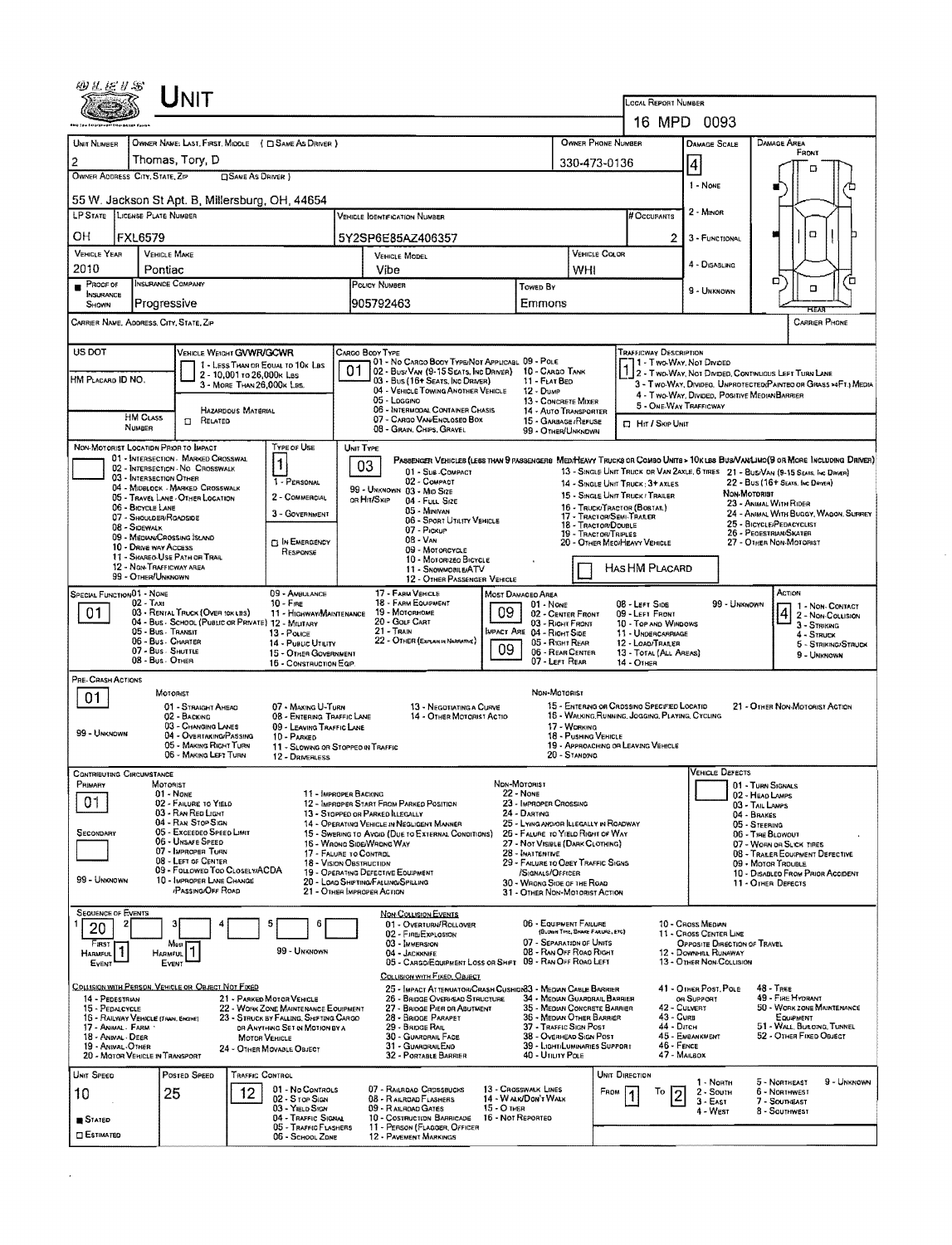| ны н<br>£Ξ<br>. . | 도 |
|-------------------|---|
|                   |   |

|                                                                                                                                                                                                                                                                                | <i>אט פ</i> פ ש                                                                                              |                                                                                                                                                                                                                        |                                       |                 |                                                 |                   |                                                                                                   | <b>MOTORIST / NON-MOTORIST / OCCUPANT</b>                                                        |                            |                                                                          |                                     |                                                                |                                                                |                                                                         |                                 |                           |  |  |
|--------------------------------------------------------------------------------------------------------------------------------------------------------------------------------------------------------------------------------------------------------------------------------|--------------------------------------------------------------------------------------------------------------|------------------------------------------------------------------------------------------------------------------------------------------------------------------------------------------------------------------------|---------------------------------------|-----------------|-------------------------------------------------|-------------------|---------------------------------------------------------------------------------------------------|--------------------------------------------------------------------------------------------------|----------------------------|--------------------------------------------------------------------------|-------------------------------------|----------------------------------------------------------------|----------------------------------------------------------------|-------------------------------------------------------------------------|---------------------------------|---------------------------|--|--|
|                                                                                                                                                                                                                                                                                |                                                                                                              |                                                                                                                                                                                                                        |                                       |                 |                                                 |                   |                                                                                                   |                                                                                                  |                            |                                                                          |                                     |                                                                | LOCAL REPORT NUMBER<br>16 MPD 0093                             |                                                                         |                                 |                           |  |  |
|                                                                                                                                                                                                                                                                                |                                                                                                              | UNIT NUMBER   NAME: LAST, FIRST, MIDDLE<br>DATE OF BIRTH                                                                                                                                                               |                                       |                 |                                                 |                   |                                                                                                   |                                                                                                  |                            |                                                                          |                                     |                                                                |                                                                | Age<br>26                                                               | Gender<br>F - FEMALE<br>F       |                           |  |  |
|                                                                                                                                                                                                                                                                                |                                                                                                              | Conner, Amber, R<br>07/24/1989<br>ADDRESS, CITY, STATE, ZIP                                                                                                                                                            |                                       |                 |                                                 |                   |                                                                                                   |                                                                                                  |                            |                                                                          | CONTACT PHONE - INCLUDE AREA CODE   | M - MALE                                                       |                                                                |                                                                         |                                 |                           |  |  |
| 863 Massillon Rd Lot 8, Millersburg, OH, 44654<br>330-763-1754                                                                                                                                                                                                                 |                                                                                                              |                                                                                                                                                                                                                        |                                       |                 |                                                 |                   |                                                                                                   |                                                                                                  |                            |                                                                          |                                     |                                                                |                                                                |                                                                         |                                 |                           |  |  |
|                                                                                                                                                                                                                                                                                | NJURIES                                                                                                      | INJURED TAKEN BY EMS AGENCY<br>MEDICAL FACILITY INJURED TAKEN TO<br><b>SAFETY EQUIPMENT USED</b>                                                                                                                       |                                       |                 |                                                 |                   |                                                                                                   |                                                                                                  |                            |                                                                          |                                     |                                                                | DOT COMPLIANT SEATING POSITION AIR BAG USAGE EJECTION TRAPPED  |                                                                         |                                 |                           |  |  |
|                                                                                                                                                                                                                                                                                | 1                                                                                                            |                                                                                                                                                                                                                        |                                       |                 |                                                 |                   |                                                                                                   |                                                                                                  | 04                         |                                                                          | $\blacksquare$ Motorcycle<br>HELMET |                                                                | 01                                                             |                                                                         |                                 | 1                         |  |  |
|                                                                                                                                                                                                                                                                                | <b>OL STATE</b>                                                                                              | <b>OPERATOR LICENSE NUMBER</b><br>OL CLASS<br>ALCOHOL/DRUG SUSPECTED ALCOHOL TEST STATUS ALCOHOL TEST TYPE ALCOHOL TEST VALUE DRUG TEST STATUS<br>CONDITION<br>No<br><b>M/C</b><br><b>O</b> VALID<br>I¤ <sub>ENO</sub> |                                       |                 |                                                 |                   |                                                                                                   |                                                                                                  |                            |                                                                          |                                     |                                                                |                                                                |                                                                         |                                 | <b>DRUG TEST TYPE</b>     |  |  |
|                                                                                                                                                                                                                                                                                | 4<br>$\vert$ 1<br>$\vert$ 1<br>DL.<br>SY088542<br>он<br><b>OFFENSE DESCRIPTION</b><br><b>CITATION NUMBER</b> |                                                                                                                                                                                                                        |                                       |                 |                                                 |                   |                                                                                                   |                                                                                                  |                            |                                                                          |                                     |                                                                |                                                                |                                                                         |                                 |                           |  |  |
|                                                                                                                                                                                                                                                                                | OFFENSE CHARGED ( [ LOCAL CODE)<br>Failure to Yield when turning left                                        |                                                                                                                                                                                                                        |                                       |                 |                                                 |                   |                                                                                                   |                                                                                                  |                            |                                                                          |                                     |                                                                |                                                                | <b>HANDS-FREE</b><br><b>O</b> Device<br>Usep                            |                                 | Driver Distracted By<br>1 |  |  |
|                                                                                                                                                                                                                                                                                | 331.17<br>12151<br><b>UNIT NUMBER</b><br>NAME: LAST, FIRST, MIDDLE<br>DATE OF BIRTH                          |                                                                                                                                                                                                                        |                                       |                 |                                                 |                   |                                                                                                   |                                                                                                  |                            |                                                                          |                                     |                                                                |                                                                | AGE                                                                     | Gender                          |                           |  |  |
|                                                                                                                                                                                                                                                                                |                                                                                                              | Thomas, Tory, D                                                                                                                                                                                                        |                                       |                 |                                                 |                   |                                                                                                   |                                                                                                  |                            |                                                                          | 07/12/1994                          |                                                                |                                                                | 21                                                                      | F                               | F - FEMALE<br>M - MALE    |  |  |
|                                                                                                                                                                                                                                                                                | ADDRESS, CITY, STATE, ZIP<br>CONTACT PHONE - INCLUDE AREA CODE                                               |                                                                                                                                                                                                                        |                                       |                 |                                                 |                   |                                                                                                   |                                                                                                  |                            |                                                                          |                                     |                                                                |                                                                |                                                                         |                                 |                           |  |  |
| 55 W. Jackson St Apt. B, Millersburg, OH, 44654<br>330-473-0136<br>INJURED TAKEN BY EMS AGENCY<br><b>INJURIES</b><br>MEDICAL FACILITY INJURED TAKEN TO<br><b>SAFETY EQUIPMENT USED</b><br>DOT COMPLIANT SEATING POSITION                                                       |                                                                                                              |                                                                                                                                                                                                                        |                                       |                 |                                                 |                   |                                                                                                   |                                                                                                  |                            |                                                                          |                                     |                                                                | AIR BAG USAGE EJECTION TRAPPED                                 |                                                                         |                                 |                           |  |  |
|                                                                                                                                                                                                                                                                                | 1                                                                                                            | 1                                                                                                                                                                                                                      |                                       |                 |                                                 |                   |                                                                                                   |                                                                                                  |                            |                                                                          | $\blacksquare$ MOTORCYCLE<br>HELMET |                                                                | 01                                                             | $\vert$ 1                                                               |                                 | $\vert$ 1                 |  |  |
|                                                                                                                                                                                                                                                                                | OL STATE                                                                                                     | <b>OPERATOR LICENSE NUMBER</b>                                                                                                                                                                                         |                                       | OL CLASS        | No                                              | M/C               | CONDITION                                                                                         | ALCOHOL/DRUG SUSPECTED ALCOHOL TEST STATUS ALCOHOL TEST TYPE ALCOHOL TEST VALUE DRUG TEST STATUS | 04                         |                                                                          |                                     |                                                                |                                                                |                                                                         |                                 | DRUG TEST TYPE            |  |  |
|                                                                                                                                                                                                                                                                                | OН                                                                                                           | TU487817                                                                                                                                                                                                               |                                       | $\vert 4 \vert$ | יטוא DV<br>DL                                   | IO <sub>End</sub> | $\vert$ 1 $\vert$                                                                                 |                                                                                                  |                            |                                                                          |                                     |                                                                |                                                                | 1                                                                       |                                 |                           |  |  |
| <b>OFFENSE DESCRIPTION</b><br><b>CITATION NUMBER</b><br>OFFENSE CHARGEO ( [ LOCAL CODE)                                                                                                                                                                                        |                                                                                                              |                                                                                                                                                                                                                        |                                       |                 |                                                 |                   |                                                                                                   |                                                                                                  |                            |                                                                          | HANOS FREE<br>$\square$ Device      |                                                                | <b>DRIVER DISTRACTED BY</b>                                    |                                                                         |                                 |                           |  |  |
|                                                                                                                                                                                                                                                                                |                                                                                                              |                                                                                                                                                                                                                        |                                       |                 |                                                 |                   |                                                                                                   |                                                                                                  |                            |                                                                          |                                     | Useo                                                           |                                                                |                                                                         |                                 |                           |  |  |
| <b>INJURED TAKEN BY</b><br>SAFETY EQUIPMENT USED<br>99 - UNKNOWN SAFETY EQUIPMENT<br><b>NAURIES</b>                                                                                                                                                                            |                                                                                                              |                                                                                                                                                                                                                        |                                       |                 |                                                 |                   |                                                                                                   |                                                                                                  |                            |                                                                          |                                     |                                                                |                                                                |                                                                         |                                 |                           |  |  |
| 1 - No INJURY / NONE REPORTE<br>1 - Not Transported /<br>MOTORIST<br>Non-Motorist<br>2 - Possible<br>TREATED AT SCENE<br>01 - NONE USED - VEHICLE OCCUPANT<br>05 - CHEO RESTRAINT SYSTEM-FORWARD FACING<br>09 - Nove Used<br>12 - REFLECTIVE COATING<br>3 - NON-INCAPACITATING |                                                                                                              |                                                                                                                                                                                                                        |                                       |                 |                                                 |                   |                                                                                                   |                                                                                                  |                            |                                                                          |                                     |                                                                |                                                                |                                                                         |                                 |                           |  |  |
|                                                                                                                                                                                                                                                                                | 4 - INCAPACITATING<br>5 - FATAL.                                                                             |                                                                                                                                                                                                                        | 2 - EMS<br>3 - Pouce<br>4 - OTHER     |                 |                                                 |                   | 02 - S HOULDER BELT ONLY USEO<br>03 - LAP BELT ONLY USED.                                         |                                                                                                  | 07 - BOOSTER SEAT          | 06 - Child Restraint System-Rear Facing                                  |                                     |                                                                | 10 - HELMET USED<br>11 - Protective Pads Used                  |                                                                         | 13 - Lighting<br>14 - OTHER     |                           |  |  |
|                                                                                                                                                                                                                                                                                |                                                                                                              |                                                                                                                                                                                                                        | 9 - UNKNOWN                           |                 |                                                 |                   |                                                                                                   | 04 - S HOULDER AND LAP BELT ONLY USED                                                            | 08 - HELMET USED           |                                                                          |                                     |                                                                | (ELBOWS, KNEES, ETC)                                           |                                                                         |                                 |                           |  |  |
|                                                                                                                                                                                                                                                                                | <b>SEATING POSITION</b>                                                                                      | 01 - FRONT - LEFT SIDE (MOTORCYCLE DRIVER)                                                                                                                                                                             |                                       |                 | s Casti                                         |                   | 07 - THIRD - LEFT SIDE (MOTORCYCLE SIDE CAR)                                                      |                                                                                                  |                            | 12 - PASSENGER IN UNENCLOSED CARGO AREA                                  |                                     |                                                                |                                                                | Air Bag Usage<br>1 - Not DEPLOYED                                       |                                 |                           |  |  |
|                                                                                                                                                                                                                                                                                |                                                                                                              | 02 - FRONT - MIDDLE<br>03 - Front - Right Side<br>04 - SECOND - LEFT SIDE (MOTORCYCLE PASSEMER)                                                                                                                        |                                       |                 | 08 - Third - Micole<br>109 - Third - Right Side |                   | 10 - SLEEPER SECTION OF CAB (TRUCK)                                                               |                                                                                                  | : 15 - Non Motorist        | 13 - Trailing Unit<br>14 - RIGING ON VEHICLE EXTERIOR (NON-TRAIDED UNIT) |                                     |                                                                |                                                                | 2 - DEPLOYED FRONT<br>3 - DEPLOYED SIDE<br>4 - DEPLOYED BOTH FRONT/SIDE |                                 |                           |  |  |
|                                                                                                                                                                                                                                                                                |                                                                                                              | 05 - Second - Middle<br>06 - SECOND - RIGHT SIDE                                                                                                                                                                       |                                       |                 |                                                 |                   | 11 - PASSENGER IN OTHER ENCLOSED CARGO AREA<br>(NON-TRAILING UNIT SUCH AS A BUS, PICKUP WITH CAP) |                                                                                                  | 16 - Отнея<br>99 - Unknown |                                                                          |                                     |                                                                |                                                                | 5 - NOT APPLICABLE<br>9 - DEPLOYMENT UNKNOWN                            |                                 |                           |  |  |
|                                                                                                                                                                                                                                                                                | EJECTION &                                                                                                   | TRAPPEO                                                                                                                                                                                                                |                                       |                 | OPERATOR LICENSE CLASS                          |                   |                                                                                                   | CONDITION                                                                                        |                            |                                                                          |                                     |                                                                |                                                                | ALCOHOL/DRUG SUSPECTED                                                  |                                 |                           |  |  |
|                                                                                                                                                                                                                                                                                | 1 - Not EJECTED<br>2 - TOTALLY EJECTEO                                                                       |                                                                                                                                                                                                                        | 1 - NOT TRAPPED<br>2 - EXTRICATED BY  |                 | $1 - C$ LASS A<br>$2 - C$ LASS $B$              |                   |                                                                                                   | 1 - APPARENTLY NORMAL<br>2 - PHYSICAL IMPAIRMENT                                                 |                            |                                                                          |                                     | 6 - UNDER THE INFLUENCE OF                                     | 5 - FELL ASLEEP, FAINTED, FATIGUE                              | 1 - NONE<br>2 - YES - ALCOHOL SUSPECTED                                 |                                 |                           |  |  |
|                                                                                                                                                                                                                                                                                |                                                                                                              | 3 - PARTIALLY EJECTED<br>4 - NOT APPLICABLE                                                                                                                                                                            | MECHANICAL MEANS<br>3 - EXTRICATED BY |                 | $3 - C$ LASS $C$                                |                   | 4 - REGULAR CLASS (DHOIS D')                                                                      | 3 - EMOTIONL (DEPRESSED, ANGRY, DISTURBE<br>$4 - \text{huness$                                   |                            |                                                                          | 7 - Отнев                           | MEDICATIONS, DRUGS, ALCOHOL                                    |                                                                | 3 - YES HOD NOTIMPAIRED<br>4 - YES-DRUGS SUSPECTED                      |                                 |                           |  |  |
|                                                                                                                                                                                                                                                                                |                                                                                                              |                                                                                                                                                                                                                        | NON-MECHANICAL MEANS                  |                 | 5 - MC/Moped Only                               |                   |                                                                                                   |                                                                                                  |                            |                                                                          |                                     |                                                                |                                                                | 5 - YES-ALCOHOL AND DRUGS SUSPECTED                                     |                                 |                           |  |  |
|                                                                                                                                                                                                                                                                                | Alcohol Test Status<br>1 - None Given                                                                        |                                                                                                                                                                                                                        |                                       |                 | Alcghol Test Type<br>$1 - None$                 |                   | Drug Test Status<br>1 - NONE GIVEN                                                                | 318                                                                                              |                            | Drug Test Type<br>1 - None                                               |                                     | DRIVER DISTRACTED BY<br>1 - No DISTRACTION REPORTED            |                                                                |                                                                         | 6 - OTHER INSIDE THE VEHICLE    |                           |  |  |
|                                                                                                                                                                                                                                                                                |                                                                                                              | 2 - Test, Refused<br>3 - TEST GIVEN, CONTAMINATED SAMPLE/UNUSABL                                                                                                                                                       |                                       |                 | $2 - B$ LODD<br>3 - URINE                       |                   | 2 - Test Rerused                                                                                  | 3 - TEST GIVEN, CONTAMINATED SAMPLE/UNUSABL<br>4 - Test Given, Results Known                     |                            | $2 - B$ Looo-<br>3 - Unine                                               | $2 -$ Phone $\therefore$            | 3 - TEXTING / EMAILING                                         | 4 - ELETRONIC COMMUNICATION DEVICE                             |                                                                         | <b>7 - EXTERNAL DISTRACTION</b> |                           |  |  |
|                                                                                                                                                                                                                                                                                |                                                                                                              | 4 - TEST GIVEN, RESULTS KNOWN<br>5 - Test Given, Results Unknown<br>地区<br><b>Contract</b>                                                                                                                              |                                       |                 | 4 - Breath<br>5 - OTHER                         |                   |                                                                                                   | 5 - TEST GIVEN, RESULTS UNKNOWN                                                                  |                            | $4 - 0$ THER                                                             |                                     | 5 - OTHER ELECTRONIC DEVICE<br>(NAVIGATION DEVICE, RADIO, DVD) |                                                                | $\mathcal{I} \rightarrow$                                               |                                 |                           |  |  |
|                                                                                                                                                                                                                                                                                |                                                                                                              | UNIT NUMBER NAME: LAST, FIRST, MIDDLE                                                                                                                                                                                  |                                       |                 |                                                 |                   |                                                                                                   |                                                                                                  |                            |                                                                          |                                     | DATE OF BIRTH                                                  |                                                                | AGE                                                                     | Gender                          | F - FEMALE                |  |  |
| 6<br>11/18/2009<br>Conner, Kamdin, J                                                                                                                                                                                                                                           |                                                                                                              |                                                                                                                                                                                                                        |                                       |                 |                                                 |                   |                                                                                                   |                                                                                                  |                            |                                                                          |                                     | M                                                              | M - MALE                                                       |                                                                         |                                 |                           |  |  |
| ADDRESS, CITY, STATE, ZIP<br>CONTACT PHONE - INCLUDE AREA CODE                                                                                                                                                                                                                 |                                                                                                              |                                                                                                                                                                                                                        |                                       |                 |                                                 |                   |                                                                                                   |                                                                                                  |                            |                                                                          |                                     |                                                                |                                                                |                                                                         |                                 |                           |  |  |
|                                                                                                                                                                                                                                                                                | <b>INJURIES</b>                                                                                              | 863 Massillon Rd. Lot 8, Millersburg, OH, 44654<br>INJURED TAKEN BY LEMS AGENCY                                                                                                                                        |                                       |                 |                                                 |                   |                                                                                                   | MEDICAL FACILITY INJURED TAKEN TO                                                                |                            | <b>SAFETY EQUIPMENT USED</b>                                             | DOT                                 |                                                                | 330-763-1754<br><b>SEATING POSITION AIR BAG USAGE</b>          |                                                                         | <b>EJECTION</b>                 | TRAPPED                   |  |  |
| <b>D</b> COMPLIANT<br>$\vert$ 1 $\vert$<br>$\mathbf{1}$<br>03<br>MOTORCYCLE<br>04                                                                                                                                                                                              |                                                                                                              |                                                                                                                                                                                                                        |                                       |                 |                                                 |                   |                                                                                                   |                                                                                                  |                            | 1                                                                        | 1                                   |                                                                |                                                                |                                                                         |                                 |                           |  |  |
|                                                                                                                                                                                                                                                                                | UNIT NUMBER                                                                                                  | NAME: LAST, FIRST, MIDDLE                                                                                                                                                                                              |                                       |                 |                                                 |                   |                                                                                                   |                                                                                                  |                            |                                                                          | HELMET                              | DATE OF BIRTH                                                  |                                                                | AGE                                                                     | Gender                          |                           |  |  |
|                                                                                                                                                                                                                                                                                |                                                                                                              | Conner, Kasidee, R                                                                                                                                                                                                     |                                       |                 |                                                 |                   |                                                                                                   |                                                                                                  |                            |                                                                          |                                     | 05/16/2011                                                     |                                                                |                                                                         | F                               | F - FEMALE<br>M - MALE    |  |  |
|                                                                                                                                                                                                                                                                                |                                                                                                              | ADDRESS, CITY, STATE, ZIP                                                                                                                                                                                              |                                       |                 |                                                 |                   |                                                                                                   |                                                                                                  |                            |                                                                          |                                     |                                                                | CONTACT PHONE - INCLUDE AREA CODE                              |                                                                         |                                 |                           |  |  |
|                                                                                                                                                                                                                                                                                | <b>NJURIES</b>                                                                                               | 863 Massillon Rd. Lot 8, Millersburg, OH, 44654<br>INJURED TAKEN BY EMS AGENCY                                                                                                                                         |                                       |                 |                                                 |                   |                                                                                                   | Medical Facility Injured Taken To                                                                |                            | SAFETY EQUIPMENT USED                                                    |                                     |                                                                | 330-763-1754<br><b>SEATING POSITION AIR BAG USAGE EJECTION</b> |                                                                         |                                 | <b>TRAPPED</b>            |  |  |
|                                                                                                                                                                                                                                                                                | $\vert$ 1                                                                                                    |                                                                                                                                                                                                                        |                                       |                 |                                                 |                   |                                                                                                   |                                                                                                  |                            |                                                                          | DOT<br><b>COMPLIANT</b>             | MOTORCYCLE                                                     | 06                                                             | $\vert$ 1 $\vert$                                                       | 1                               | $\vert$ 1                 |  |  |
|                                                                                                                                                                                                                                                                                |                                                                                                              |                                                                                                                                                                                                                        |                                       |                 |                                                 |                   |                                                                                                   |                                                                                                  | 04                         |                                                                          | HELMET                              |                                                                |                                                                |                                                                         |                                 |                           |  |  |